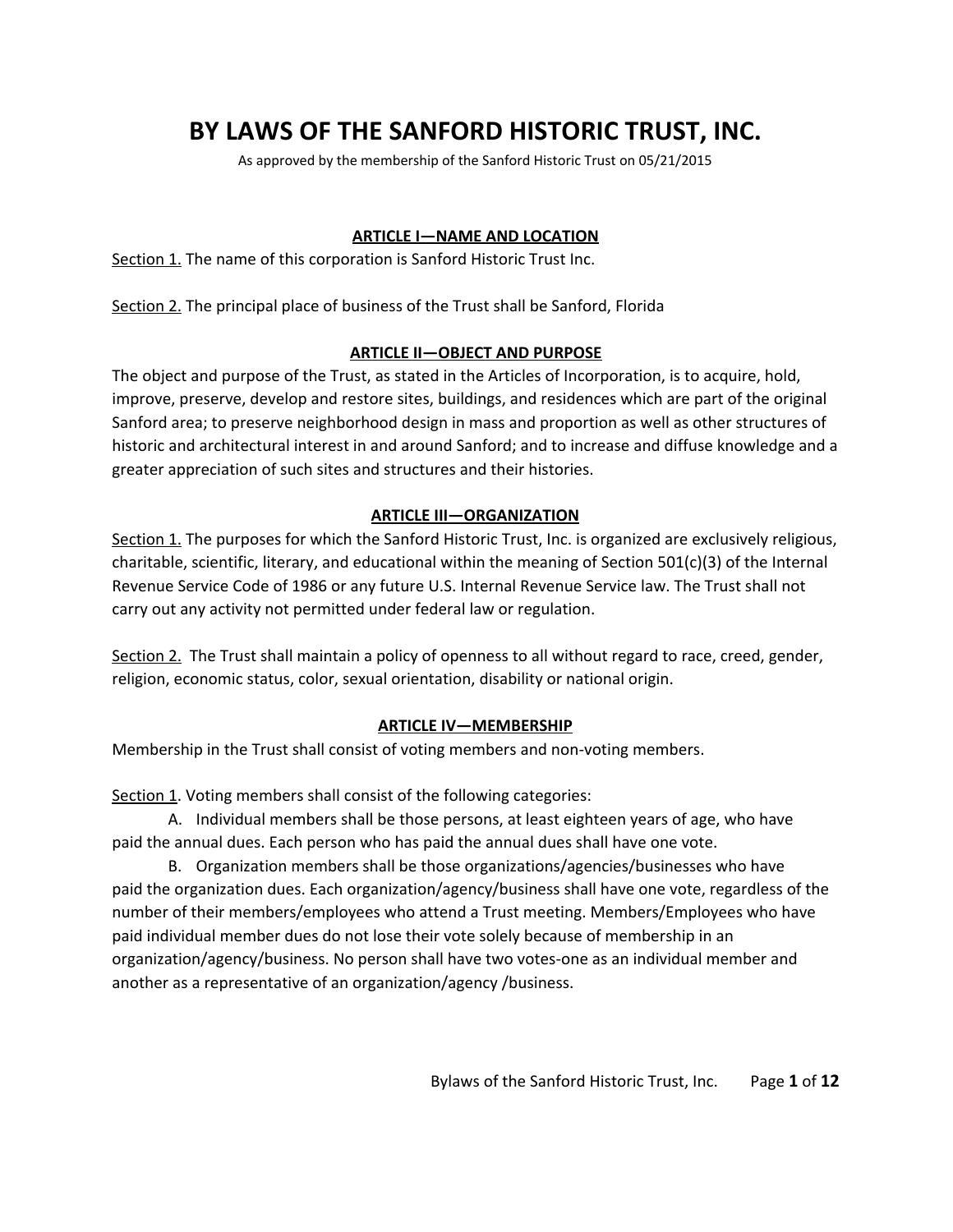Section 2. Non-voting members shall consist of honorary members who are designated by the Trust's Board of Directors. The criteria for honorary membership shall include, but not be limited to the following: (a) contributions to the stated purpose of the Sanford Historic Trust and (b) manifested interest in and appreciation for the history of the city of Sanford. Honorary members shall not pay dues nor shall they have a vote or be eligible to hold an office.

Section 3. The rights of membership are subject to the payment of annual dues. An individual's membership shall be forfeited if dues, which are due by January 31, are not paid by March 1. Membership shall not entitle a member to any interest in any property or funds owned or acquired by the Trust.

## **ARTICLE V—BOARD OF DIRECTORS**

Section 1. The Board of Directors shall consist of nine persons including a president, vice president, secretary, treasurer and five directors. The immediate past president serves on the Board for one year in an advisory capacity with no vote; he/she is not counted in establishing a quorum. Each Board member shall give to his/her successor all materials that are pertinent to that position.

Section 2. Powers of the Board of Directors shall include those powers necessary for administration of the affairs of the Trust. The Board may perform all such acts that are not by the by-laws directed to be done by the members. In addition to the duties imposed by these by-laws or by vote of the Trust, the Board of Directors may do the following:

- Work with and advise the president regarding the appointment of committees/task forces
- Employ and supervise individuals and/or companies assisting in the operation of the Trust
- Enforce by legal means the provisions of these by-laws
- Purchase liability and errors and omissions insurance for the protection of the officers and directors of the organization

Section 3. The Board may take positions on public issues which relate to the stated purpose of the Trust except the Board shall not support, in any form, political candidates and/or political parties. The general membership shall be notified of all such issues and positions to be taken by the Board. If time allows, members may offer opinions to the Board within 48 hours of the notification.

Section 4. The Board should evaluate annually its role and responsibilities, the financial and fund raising responsibilities of the Trust and the success of the Trust's activities during that year.

Section 5. A member of the Board shall discharge his/her duties in good faith, with the care a prudent person in a like position would exercise under similar circumstances and in a manner believed to be in the best interest of the Trust. In discharging his/her duties, a Board member may rely on information and opinions from another person believed to be acting within his/her area of competence. A Board member is not acting in good faith if he/she withholds knowledge that could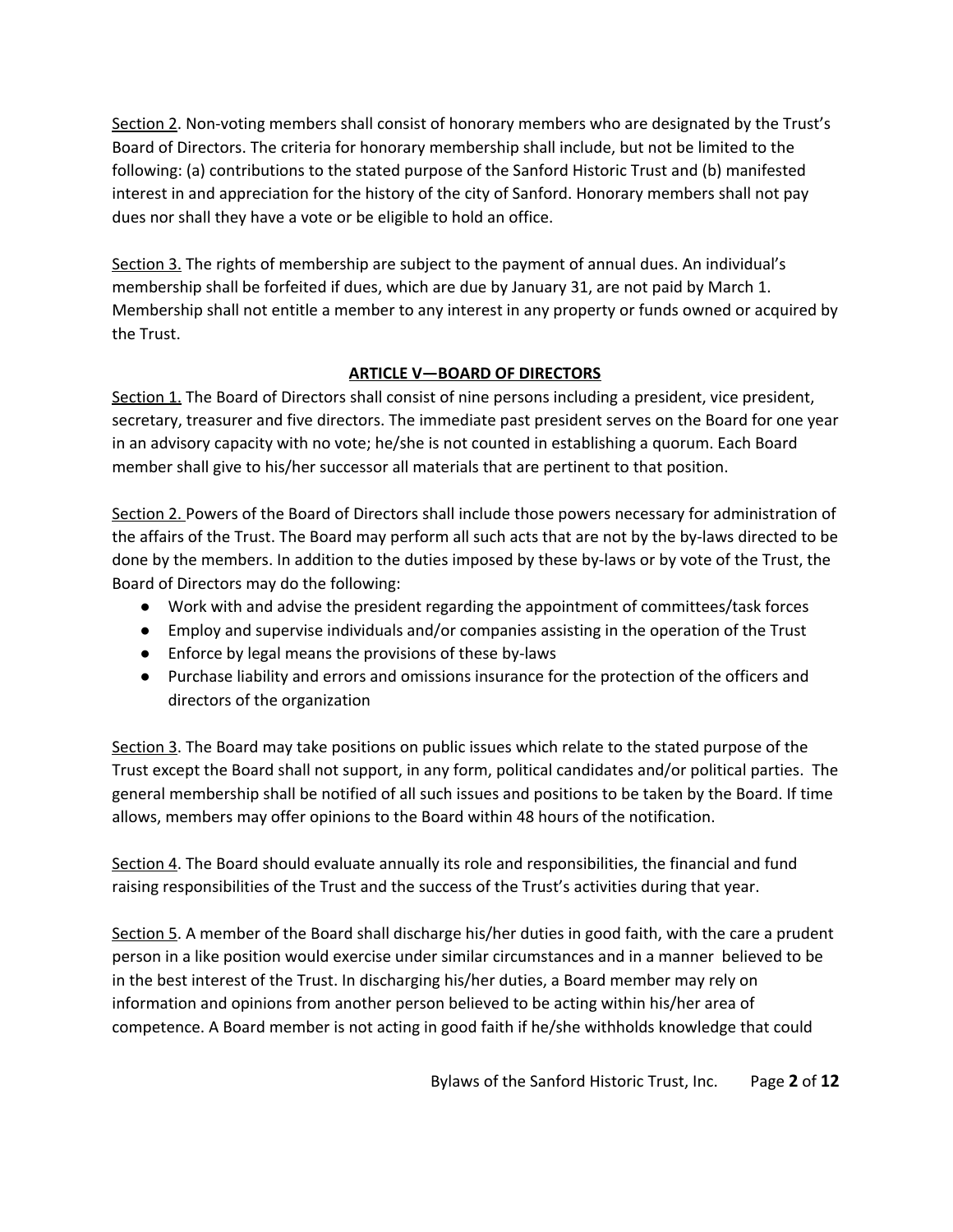influence the Board's decision on a matter before it. An individual Board member is not liable for action taken/not taken in good faith by the Board. A Board member shall not be personally liable for debts or other obligations incurred by the Board. If a Board member has a direct or indirect interest in a matter before the Board that could limit his/her impartial participation in the Board's decision, that individual shall inform the Board and shall not participate in making that decision. The minutes of that meeting shall record the disclosure.

Section 6. A member of the Board of Directors may resign from any position held by submitting a written letter of resignation to the secretary who will present the letter to the Board at its next regularly scheduled meeting. The resignation and the action taken by the Board shall be recorded in the minutes.

Section 7. A member of the Board of Directors shall be removed from office by a vote of two-thirds of the Board of Directors at a regular or special meeting called for that purpose for any of the following reasons: (a) absent from either two consecutive or four regular Board meetings or more than three general membership meetings within a calendar year unless such absences are attributable to a death in the family or illness of the board member; (b) a court order which determines that a Board member is incapable of managing his/her own affairs or could harm the Trust through his/her actions; c) conviction of a felony.

Section 8. If a vacancy on the Board of Directors will be longer than half the normal length of a particular term, the Board shall notify the members and conduct an election to fill the vacancy at the next general membership meeting. A vacancy on the Board which is less than half the normal length of a particular term shall be filled by vote of the Board of Directors at its next regularly scheduled meeting. The Board shall notify the membership of such an appointment at its next regular meeting. A vacancy in the presidency of the Trust shall be filled automatically by the vice president regardless of the time remaining in the term. If the vice president cannot assume the role of president, the position shall be filled using the same procedure as that used for filling any other vacancy on the Board of Directors.

Section 9. Elected or appointed public officials who are paid shall not be eligible to serve on the Board of Directors.

#### **ARTICLE VI—OFFICERS**

Section 1. The officers of the Trust shall be a president, a vice president, a secretary, and a treasurer. These officers shall comprise the Executive Committee and shall perform the duties for such a committee prescribed by these by-laws and the Trust's parliamentary authority.

Section 2. The president shall be the chief executive officer of the Trust. He/She shall have the powers and duties usually vested in that office. He/she shall set the agenda of and preside at all meetings of

Bylaws of the Sanford Historic Trust, Inc. Page **3** of **12**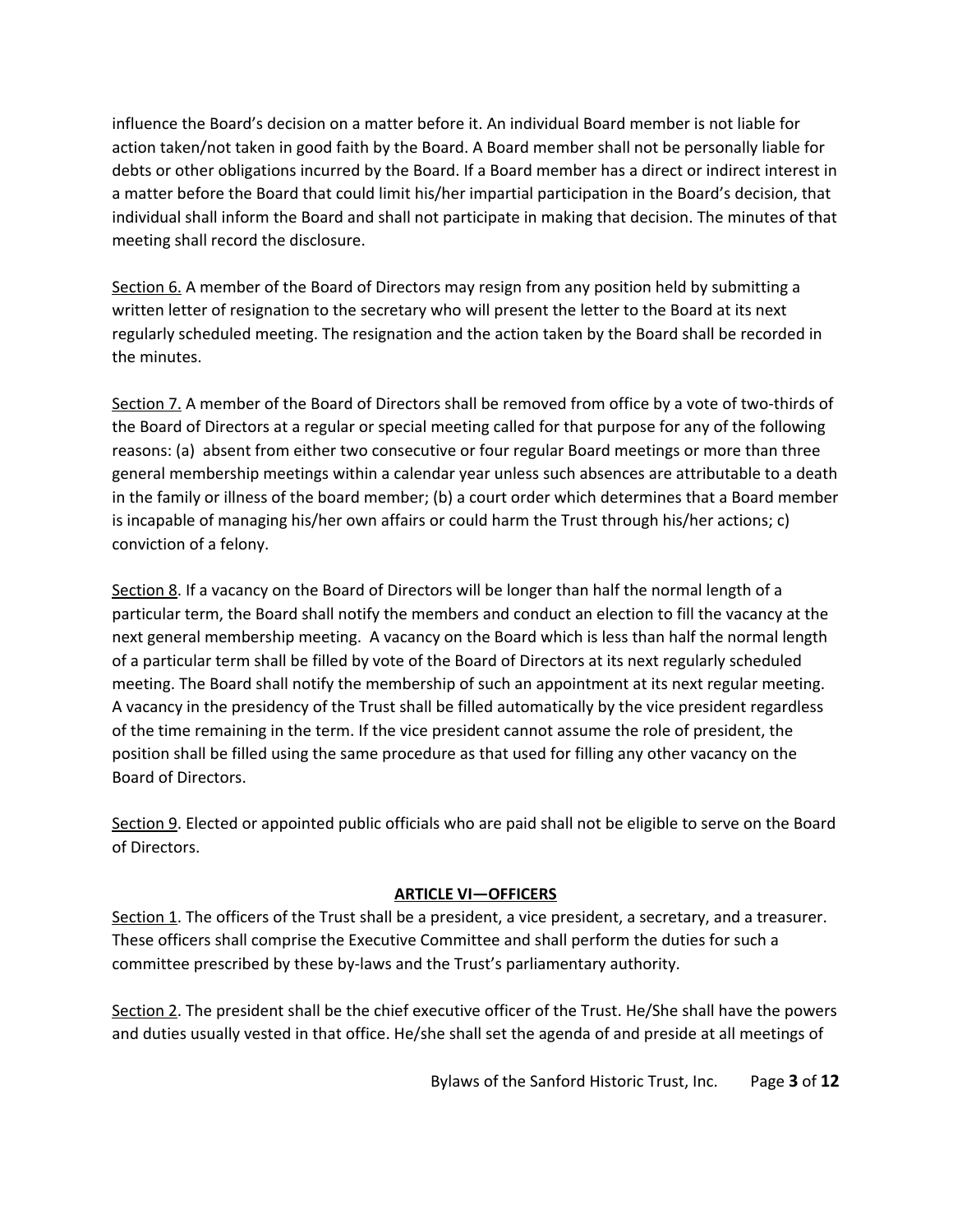the general membership and the Board of Directors. The president has the power to appoint committees, unless otherwise directed in these by-laws. The president shall see that resolutions of the Board of Directors are carried out and sign all contracts or written instruments on behalf of the Trust. The president or his/her designee represents the Trust at public events. The president shall be an ex-officio member of all committees except the nominating committee. The president may vote in all meetings of the Board of Directors. In general membership meetings, the president may vote in ballot votes and to break a tie.

Section 3. The vice president shall perform all duties of the president in the event that the president is unable to perform such duties or has resigned from that position. If the vice president is unable to assume the position of president, the vacancy shall be filled according to the procedure for filling vacancies on the Board. He/She shall maintain attendance records of all meetings. The vice president shall maintain a record of which positions on the Board of Directors are to be elected in any given year and shall provide that information to the nominating committee. The vice president shall perform such other duties as assigned by the president.

Section 4. The secretary shall keep the minutes of all meetings of the Board of Directors and the general membership, record election results and give the board of directors and the membership notification of all meetings. Minutes of meetings shall be posted on the Trust's website and otherwise made available within ten business days following the meeting. The secretary shall maintain such books and papers as directed by the Board of Directors, and he/she shall work with others to preserve minutes and other materials. He/She shall maintain a copy of the current by-laws and the Articles of Incorporation. The secretary shall perform such other duties as assigned by the president.

Section 5. The treasurer shall have responsibility for Trust funds and securities and shall be responsible for keeping full and accurate accounts of all receipts and disbursements in accordance with good accounting practices. He/she shall be responsible for the deposit of all moneys and other valuables in depositories designated by the Board of Directors. He/She shall reconcile the accounts on a monthly basis and provide to the Board of Directors at each regular meeting a balance sheet, profit and loss statement, budget to actual comparison and breakdown of revenue and expenses for special activities. Such information shall be presented to the membership at its general membership meetings. The treasurer will be responsible for maintaining internal controls for special events. The treasurer shall be responsible for notifying members when memberships need to be renewed. The treasurer shall collect dues and maintain a list of current paid members. The treasurer will be responsible for completing and submitting required legal and financial records including the IRS 990 form, the Trust's annual registration with the Florida Department of Agriculture and Consumer Services, the annual renewal of the Trust's corporate registration with the Florida Department of State (Division of Corporations) and, as necessary, renewing the Trust's State of Florida tax exemption from the Florida Department of Revenue. He/She shall review the Trust's insurance needs and make commendations to the Board of Directors. The treasurer shall be custodian of the Trust's State of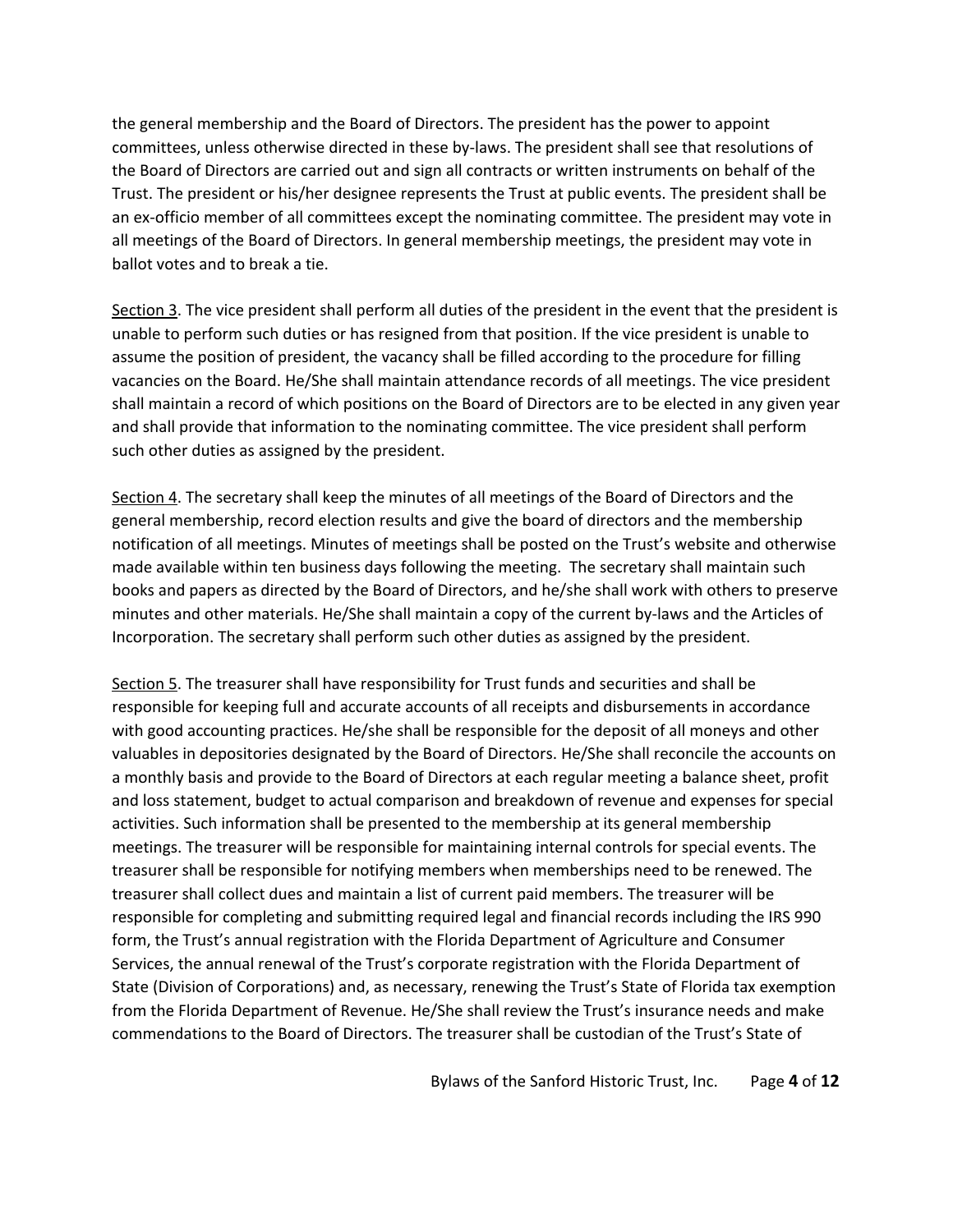Florida Corporate Registration, the Florida Sales Tax Exemption Certificate, copies of the Trust's IRS 990 forms, filings with the Department of Agriculture and Consumer Services and copies of contracts into which the Trust has entered and see that such documents are preserved. The treasurer shall perform such other duties as assigned by the president.

## **ARTICLER VII—MEETINGS**

Section 1. The annual meeting of the Sanford Historic Trust shall be held on the third Thursday of January at the same time as a regular meeting would be held. The purpose of the meeting shall be to act on the recommendation concerning dues, to approve the budget for the coming year, to hear reports from officers and committees and to conduct such other business as directed by the Board or requested by individual members.

Section 2. Regular meetings of the Trust shall be held at a place, date and time to be determined by the Board of Directors. Regular meetings shall be held every month except July, August and December. Notice of regular meetings shall be given on the Trust's website, by e-mail notices and in the newsletter.

Section 3. Special meetings of the Trust shall be called by the secretary when requested by the president, a majority of the members of the Board of Directors, or upon the written request of 20% of Trust members. The business of the meeting shall be limited to those items included in the request for the meeting and shall be within the scope of the Trust's object and purpose.

Section 4. Members of the Board of Directors who will comprise the Board on January 1 may hold a meeting sometime between the November election and the annual meeting to organize themselves and to plan the agenda for the annual meeting. The meeting shall take place at a time and place called by the person who will become president on January 1.

Section 5. Regular meetings of the Board of Directors shall be held monthly at a date, time and place determined by the Board, unless a majority votes to cancel a meeting. Notice of regular meetings of the Board shall be given by the Secretary at least seven days prior to the meeting.

Section 6. Special meetings of the Board of Directors shall be called by the secretary upon the written request of three members of the Board. Board members shall receive at least two days' notice with the notice stating the purpose of the meeting.

Section 7. The board of directors may conduct meetings by way of electronic means, such as Skype, or telephone conferencing, provided the following conditions are met: at the start of the meeting, the presiding officer shall take roll of the members in order to determine if a quorum is present and if all participating members can hear each other; any time during the course of the meeting, a member may request that roll be taken again to verify a quorum; a member shall seek recognition, without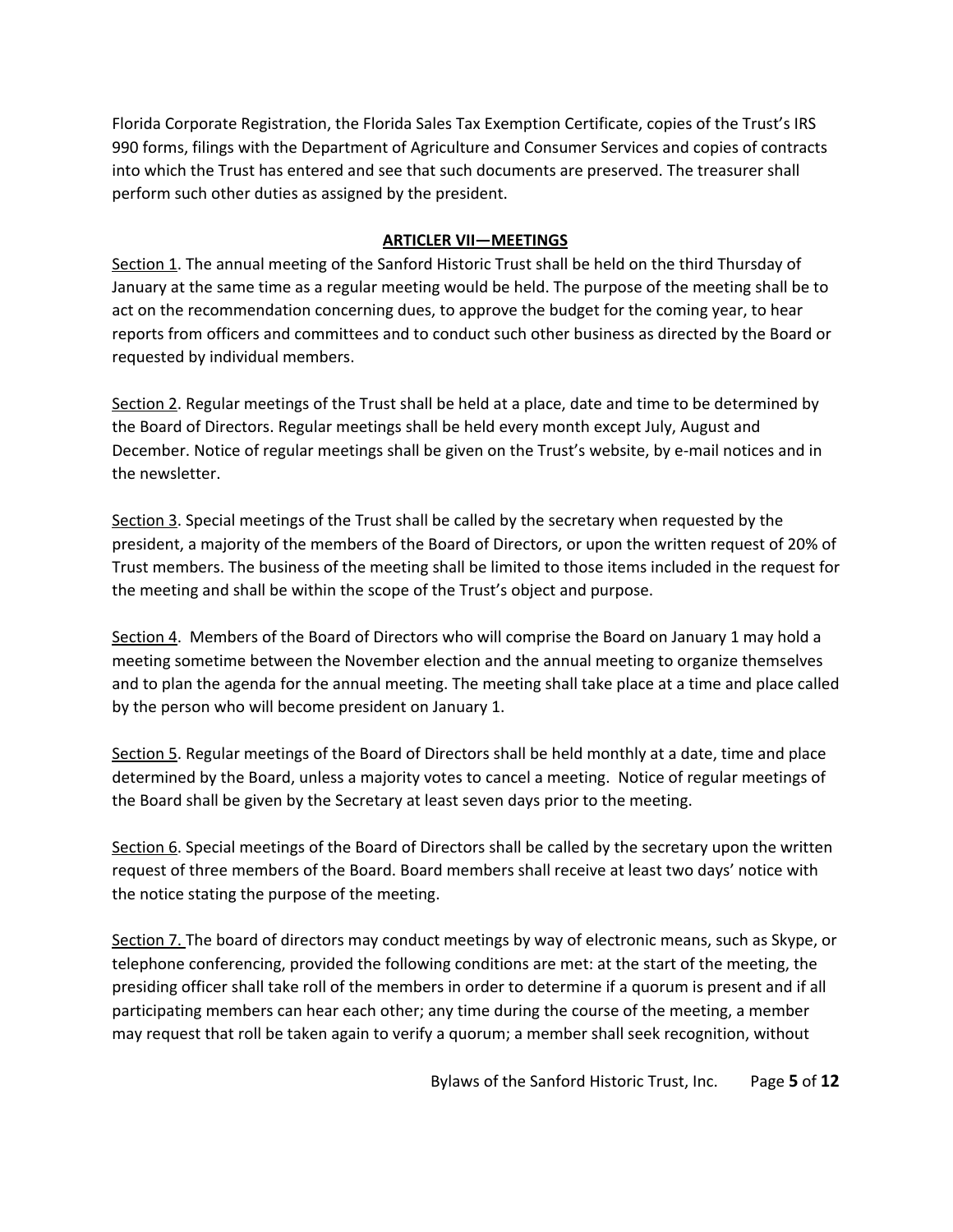interrupting a speaker, by calling the name of the presiding officer, by giving his/her name and waiting for the presiding officer to recognize him/her; all votes shall be roll call votes, taken by the presiding officer; the secretary or some other board member, named by the presiding officer at the start of the meeting, shall take minutes of the meeting which shall be approved at the next regular or special meeting of the board. All remarks are to be addressed to the presiding officer. Individuals who are attending the meeting, but are not members of the board, shall speak only when called on by the presiding officer. At no time shall board meetings be conducted via e-mail or other means that does not allow for simultaneous aural communication.

Section 8. The quorum for all regular and special meetings of the Board of Directors shall be a majority of the Board members. The quorum for all regular and special meetings of the general membership shall be 30% of the members, unless designated otherwise in these by-laws.

Section 9. A majority vote shall be required to pass a motion in either a board meeting or a general membership meeting, except as provided in the Florida Statutes, the Trust's Articles of Incorporation or these by-laws. Except as provided in these by-laws, proxy or absentee voting is not permitted.

# **ARTICLE VIII—ELECTIONS**

Section 1. Members of the Board of Directors shall be elected at the regularly scheduled November meeting. Officers shall be elected to one year terms. Directors shall be elected to two year terms, with three of the directors elected in odd years and two elected in even years. Terms of members of the Board of Directors shall begin on January 1 and conclude on December 31 or when successors are elected, whichever is later.

Section 2. No director may serve more than two consecutive two-year terms. No officer may serve more than two consecutive one-year terms in the same office. No Board member shall serve in more than one office at a time.

Section 3. In determining term limits, an individual who has filled a vacancy on the Board of Directors for more than half the normal length of the term for that particular position shall be considered to have served the entire term and will be eligible to serve only one more consecutive term in that position. An individual who has filled a vacancy on the Board of Directors for less than half the normal length of the term for that particular position shall not be considered to have served the entire term and shall be eligible to serve two complete consecutive terms.

Section 4. A director whose term has not expired may be a candidate for an officer position without resigning his/her director position. Should the director fail to win the officer position, he/she may complete the rest of his/her term as director. If the director wins the officer position, the director vacancy shall be filled according to the procedure for filling vacancies at the next general membership meeting.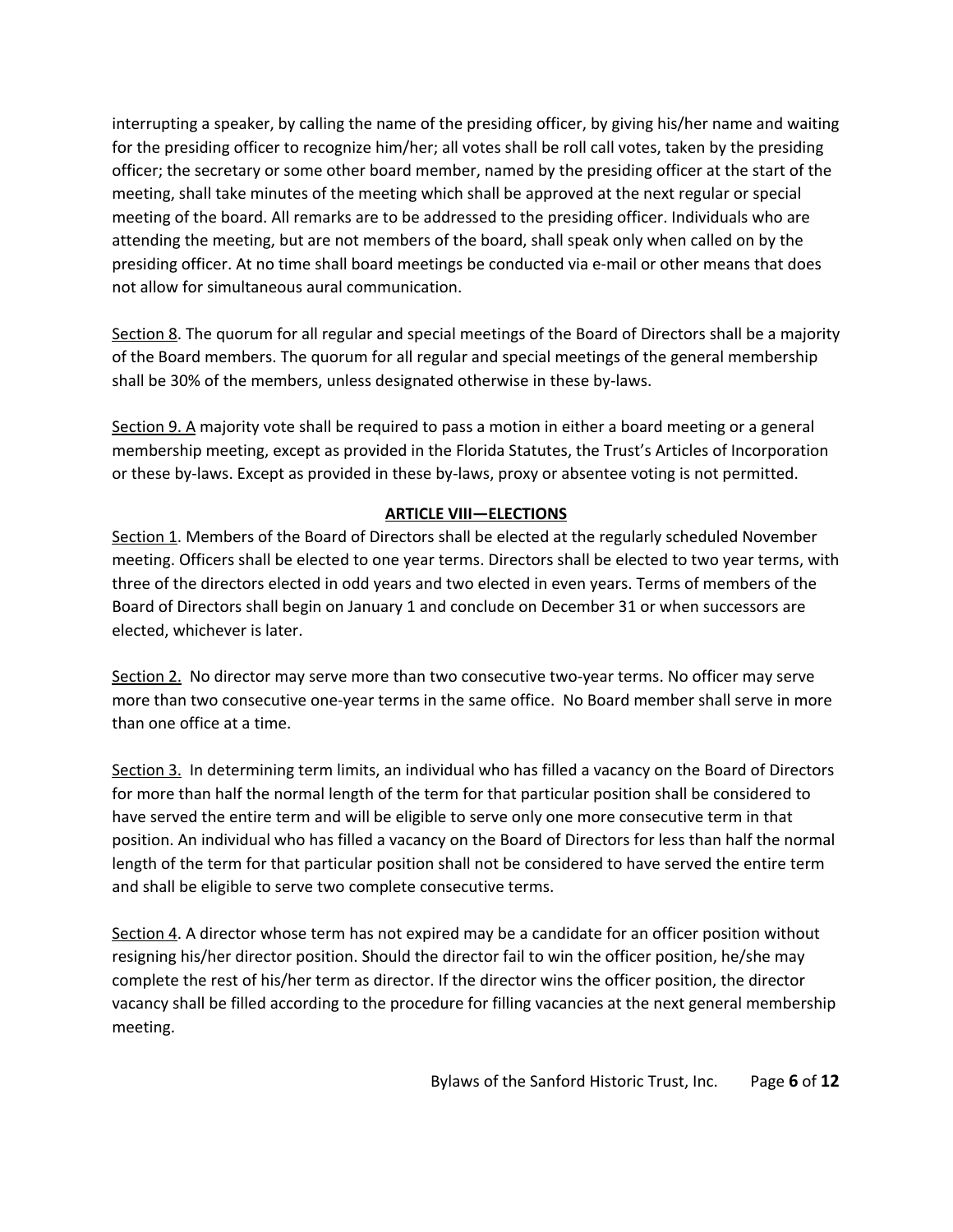Section 5. An active member is eligible for election as a director or officer if his/her dues have been paid for the year in which he/she is elected. Before taking office, each Board member-shall pay his/her dues for the upcoming fiscal year.

Section 6. A nominee for president shall have attended at least four general membership meetings during the year in which he/she is be elected.

Section 7. A nominating committee shall conduct the annual elections each Fall. See Article X, Section 4. The committee shall seek nominees for each vacancy and report those nominees to the general membership at the October regular meeting. Nominations from the floor shall be accepted at the October meeting. In the event that a person nominated from the floor is not present at the October meeting, the nominating committee shall determine whether that person accepts such a nomination. The full slate of nominees shall be announced to the membership in the announcement of the November meeting. The nominating committee shall serve as the elections committee. The committee shall prepare a ballot which includes the names of all of the persons nominated for the various positions. During the election, a member shall record his/her vote, fold the ballot and turn it in to the nominating committee who shall check off the name of the voter on the membership list. After votes are cast, the nominating committee, except any member of the committee who is also a nominee in that election, shall collect and count the ballots and report the results. A majority of votes cast for each particular position shall elect an individual to that position.

Section 8. Absentee voting is permitted for elections. A member wishing to vote in an election, but who is unable to attend the meeting, may vote by obtaining a ballot from the chair of the nominating committee. The completed ballot, to be placed in a sealed envelope signed by the voter, shall be returned to the chair before the start of the November meeting, and the voter's name shall be checked off on the membership list. The envelope shall be opened and the ballot removed and included with the other ballots when all ballots are counted by the committee.

## **ARTICLE IX—FINANCES**

Section 1. The fiscal year shall begin January 1st and end December 31st.

Section 2. A finance committee shall be appointed each year to prepare a budget, including a recommendation about dues, for the next fiscal year, to be presented for approval by the general membership at the annual meeting. The budget and the proposed dues shall be reviewed by the Board prior to its being presented to the membership for its approval. See Article X, Section 2.

Section 3. Members of the Trust shall approve non-budgeted purchases in excess of \$1,000.00 prior to the purchase. Members of the Board shall approve non-budgeted purchases up to \$1,000.00 prior to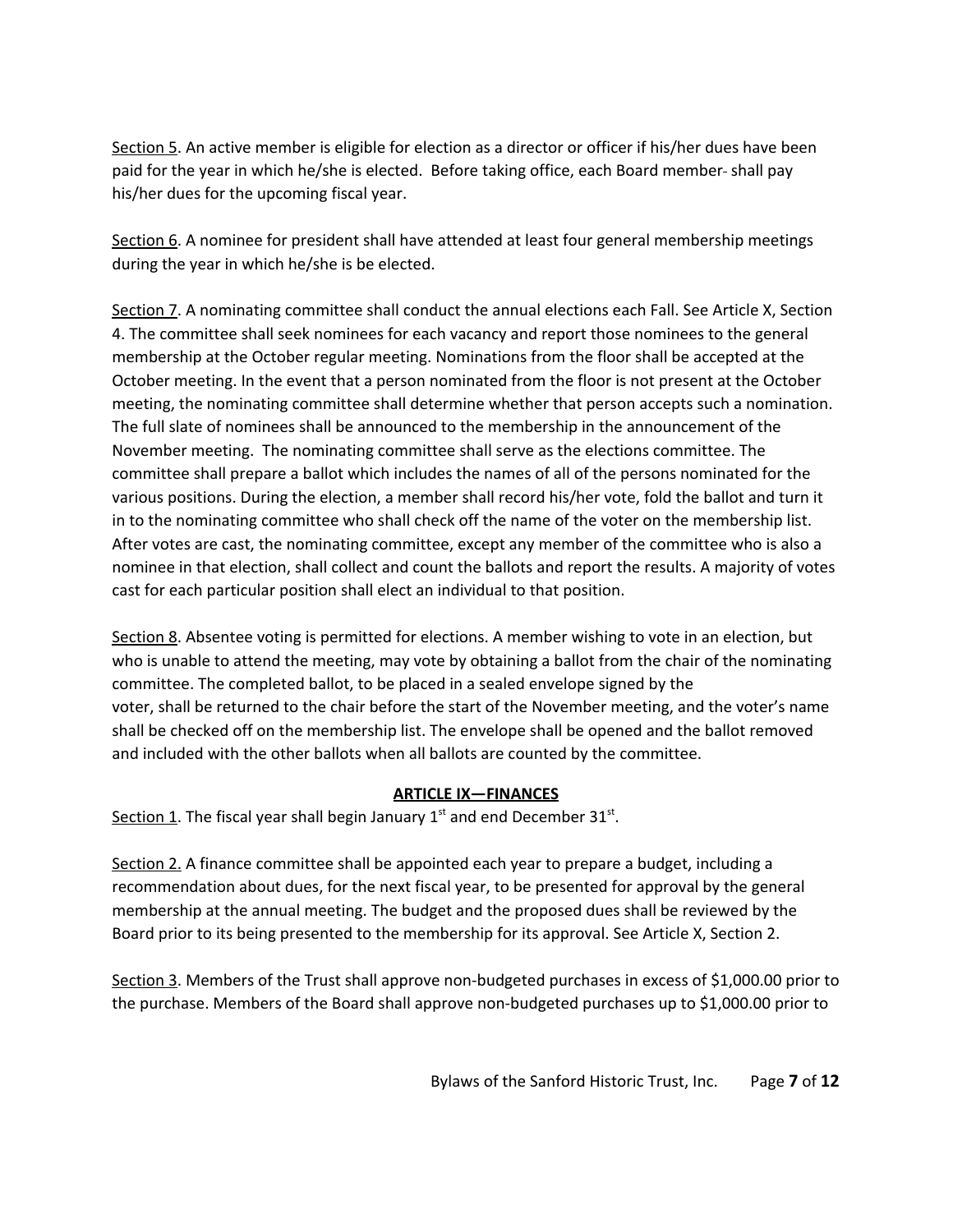the purchase, and the general membership shall be notified about such purchase at the next regular meeting.

# **ARTICLE X—COMMITTEES**

Section 1. Standing and special committees shall be appointed by the president, except as otherwise noted in these bylaws. The president shall be an ex officio member of all committees except the nominating committee.

Section 2. A finance committee shall be constituted at the November general membership meeting. The committee shall consist of the incoming and outgoing presidents, the incoming and outgoing treasurers and two members at large, selected by the membership at that meeting. See Article IX, section 2 for the committee's responsibilities.

Section 3. Two members, exclusive of those persons on the Finance Committee and Board members, shall be appointed by the president in November of each year to review the Trust's financial records for that fiscal year. The committee will work with the treasurer to receive records and answer questions. The committee will report, including recommendations, to the membership at the February meeting in the following year.

Section 4. A nominating committee consisting of five persons shall be selected by the Board of Directors on or before the September Board meeting. Membership of the committee shall be announced at the September general membership meeting. No more than two of the committee members shall be current Board members and they should not be eligible for election or reelection. The committee shall select its own chair from among its members. See Article VIII, Section 7 regarding the committee's duties.

Section 5. The following standing committees comprised of one or more persons shall be appointed by the president of the Trust. It is preferable that at least one member of the Board serves on each committee and reports to the Board the committee's business.

- **•** Communications –maintain communications with the membership of the Trust; update the web site and other social media outlets as appropriate; send mass e-mail communications to the membership as directed by the Board; work with the treasurer to ensure the accuracy of the membership list and other e-mail communications lists; notify the appropriate officers of any business through the website that is pertinent to their responsibilities; work with the public relations/marketing committee as appropriate; ensure that the Trust has properly licensed and up-to-date software for its website.
- Membership develop new member materials; initiate and follow up on membership renewals; follow up on visitors and mainstream new member into Trust activities.
- Public Relations/Marketing maintain relations with the media and various government/civic organizations; issue press releases of Trust activities.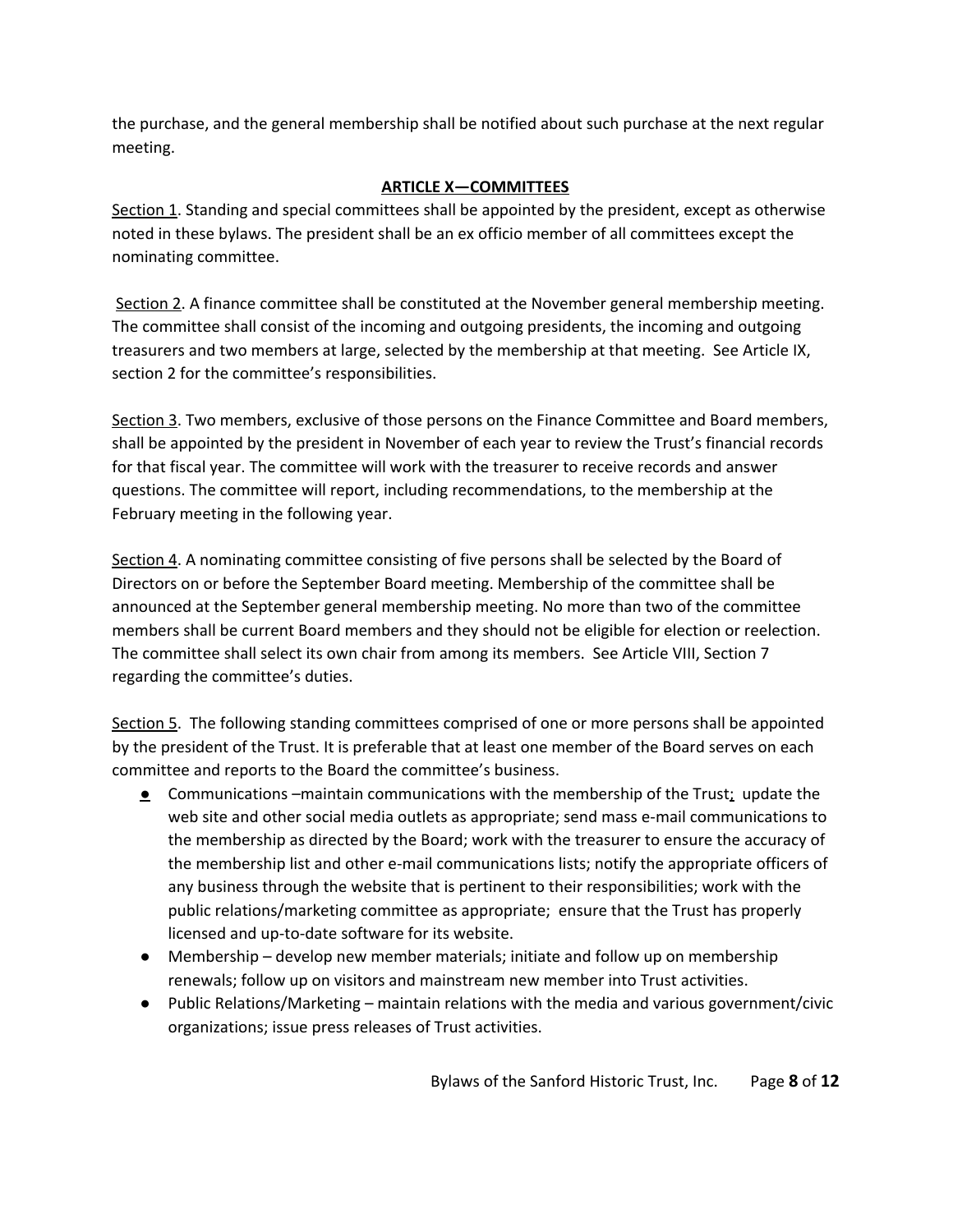- $\bullet$  Fund raising —work with individuals and committees to develop and/or implement ways by which money can be raised for Trust projects.
- **•** Special Events—plan and carry out various events such as a holiday tour, a garden tour, a Historic Preservation Award program, etc.
- Preservation—work with appropriate persons regarding the protection and designation of historic sites and storage and protection of information regarding the history of the Trust.

## **ARTICLE XI— DISSOLUTION**

Section 1. A decision to dissolve the Trust shall be made by the membership at a special meeting, called solely for that purpose. The number of members required to be present at such a meeting (quorum) shall be a majority of the membership, regardless of the quorum required for other Trust meetings. The decision to dissolve shall require a 2/3 vote of the members present at the meeting.

Section 2. All members of record must receive notice of the meeting and its purpose at least 14 days prior to the meeting. Within ten days after the meeting, all members of record shall receive notice from the person who was president prior to the meeting regarding the result of the vote to dissolve the Trust, and, if appropriate, the decision regarding distribution of the Trust's assets.

Section 3. In the event that the dissolution is approved, the assets of the Trust shall be turned over to one or more organizations whose primary purpose is directly related to the history of Sanford and/or Seminole County and which are exempt according to Section 501(c)(3) of the Internal Revenue Code. Decisions regarding the distribution of Trust asset shall be made by majority vote of the Trust members present and voting at the special meeting called to consider the dissolution of the Trust.

## **ARTICLE XII—PARLIAMENTARY AUTHORITY**

The current edition of Robert's Rules of Order, Newly Revised shall govern the Trust in all cases to which they are applicable and in which they are not inconsistent with these by-laws, the Articles of Incorporation, or Florida Statute.

## **ARTICLE XIII—AMENDMENT OF BYLAWS**

Section 1 These by-laws may be amended at a regular or special meeting of the Trust by a two-thirds vote of the members present and voting. The amendment shall have been submitted in writing to the members no later than fourteen (14) days prior to the meeting.

Section 2. An amendment is null and void if it in any way adversely affects the Trust's qualifications under Federal law or regulations of it 501(c)(3) status.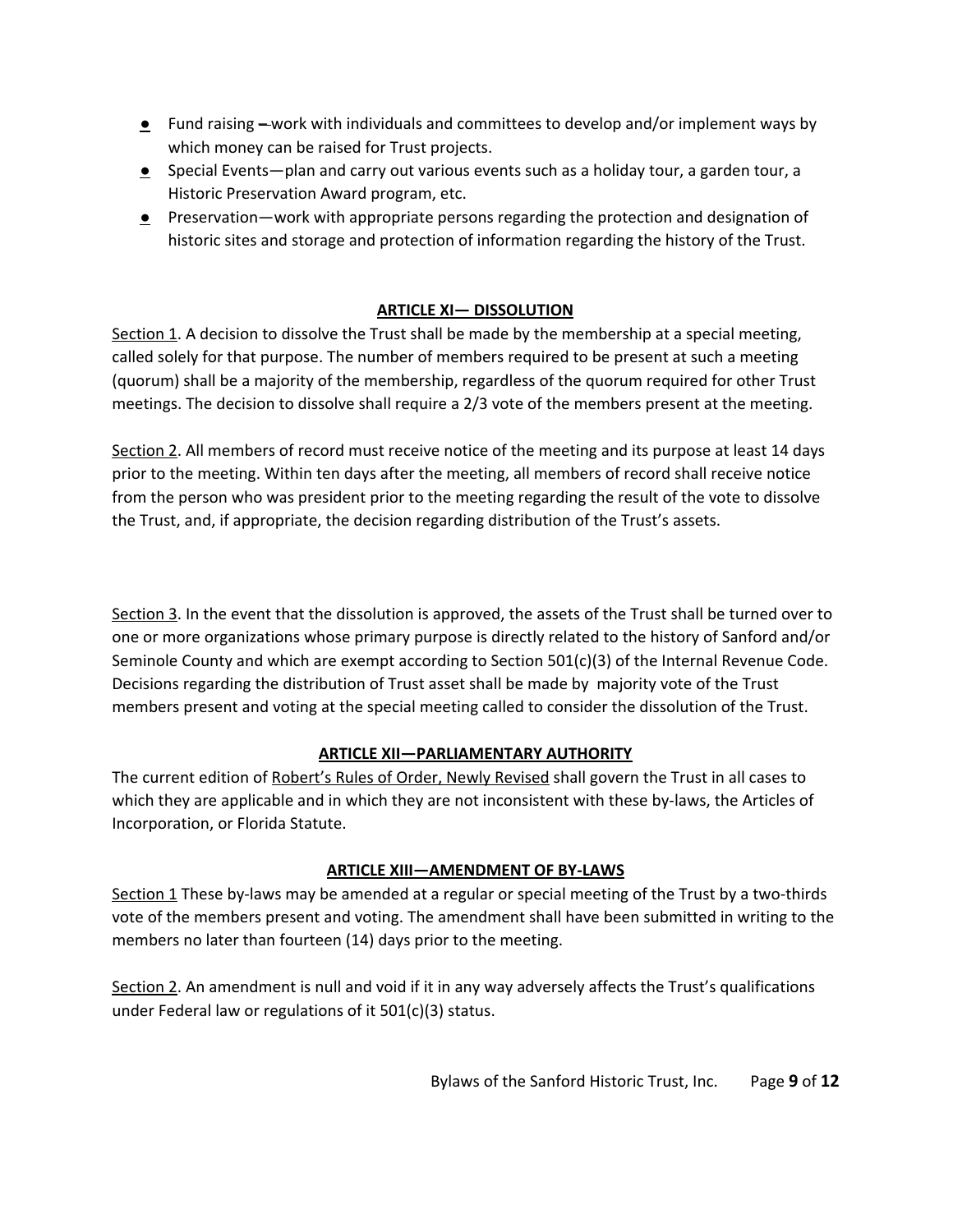## **ATTACHMENT A BYLAWS AMENDMENT HISTORY**

(List any amendments approved by the membership stating specifically which article/section was amended and include the old wording and the approved wording)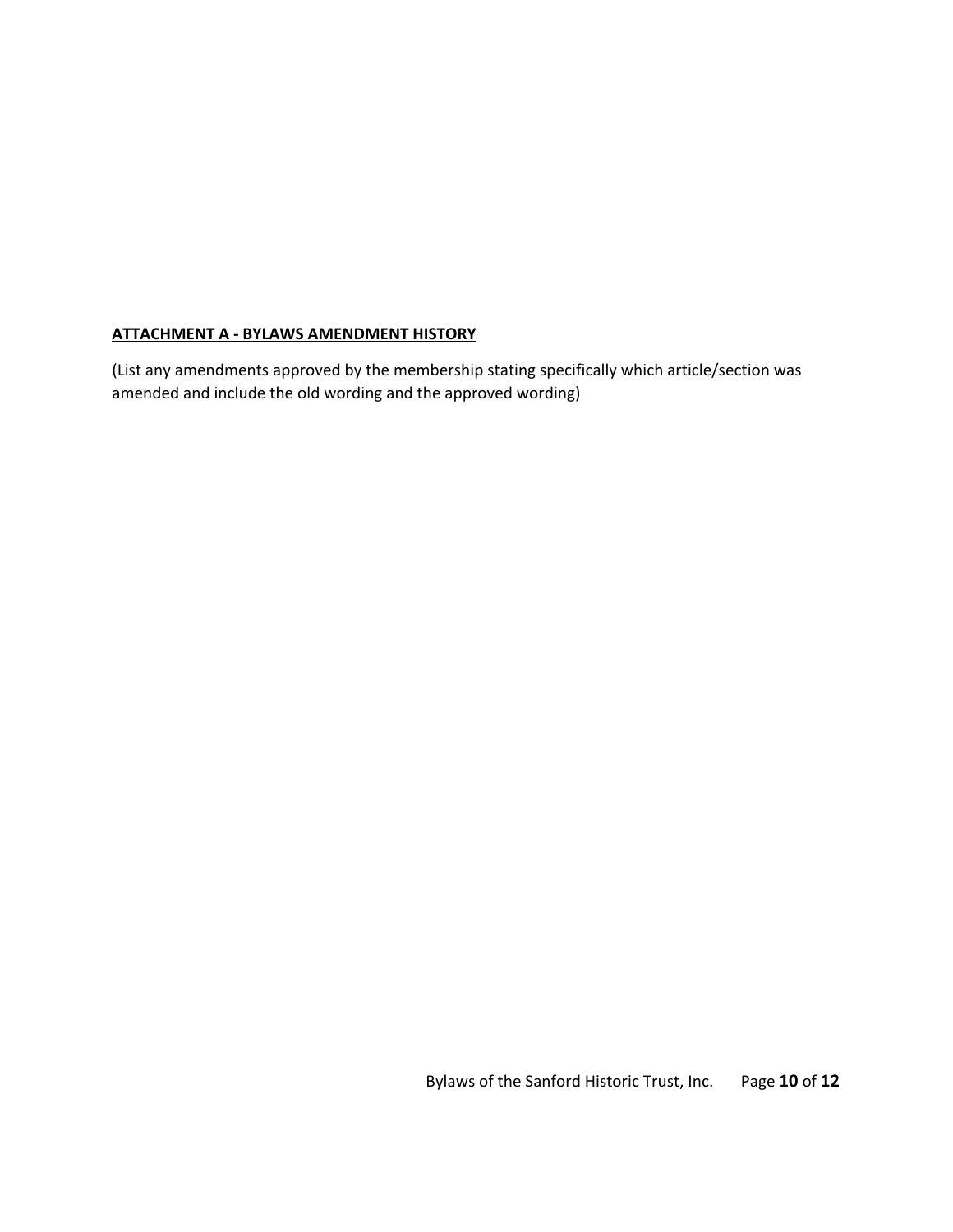#### **ATTACHMENT B – OFFICERS AND BOARD SEATS HISTORY**

Listed below are the election dates and the start and end dates for terms for executive officers and board seats, along with the name of who served and any other relevant details.

- 1. Elections for executive officer positions are held each year.
- 2. Elections for "E" board seats are held in even years.
- 3. Elections for "O" board seats are held in odd years.

### **EXECUTIVE OFFICERS (1 YEAR TERMS)**

| Position              | Elected    | <b>Term Start</b> | <u>Term End</u>                  |
|-----------------------|------------|-------------------|----------------------------------|
| <b>President</b>      |            |                   |                                  |
| Hank Dieckhaus        | 11/05/2013 | 01/01/2014        | 12/31/2014 (1st term)            |
| Nelson Beverly        | 11/11/2014 | 01/01/2015        | 12/31/2015 (1st term)            |
| Nelson Beverly        | 11/19/2015 | 01/01/2016        | 12/31/2016 (2nd term)            |
| <b>Vice President</b> |            |                   |                                  |
| Don Schreiner         | 11/05/2013 | 01/01/2014        | 05/31/2014 (1st term - resigned) |
| <b>VACANT</b>         |            | 06/01/2014        | 12/31/2014                       |
| Alec Then             | 11/11/2014 | 01/01/2015        | 12/31/2015 (1st term)            |
| Alec Then             | 11/19/2015 | 01/01/2016        | 12/31/2016 (2nd term)            |
| <b>Treasurer</b>      |            |                   |                                  |
| <b>Charlie Hull</b>   | 11/05/2013 | 01/01/2014        | 12/31/2014 (2nd term)            |
| Jim Fears             | 11/11/2014 | 01/01/2015        | 12/31/2015 (1st term)            |
| Jim Fears             | 11/19/2015 | 01/01/2016        | 12/31/2016 (2nd term)            |
| <b>Secretary</b>      |            |                   |                                  |
| Kristin Padgett       | 11/05/2013 | 01/01/2014        | 12/31/2014 (1st term)            |
| Kristin Padgett       | 11/11/2014 | 01/01/2015        | 12/31/2015 (2nd term)            |
| Maria Shreve          | 11/19/2015 | 01/01/2016        | 12/31/2016 (1st term)            |